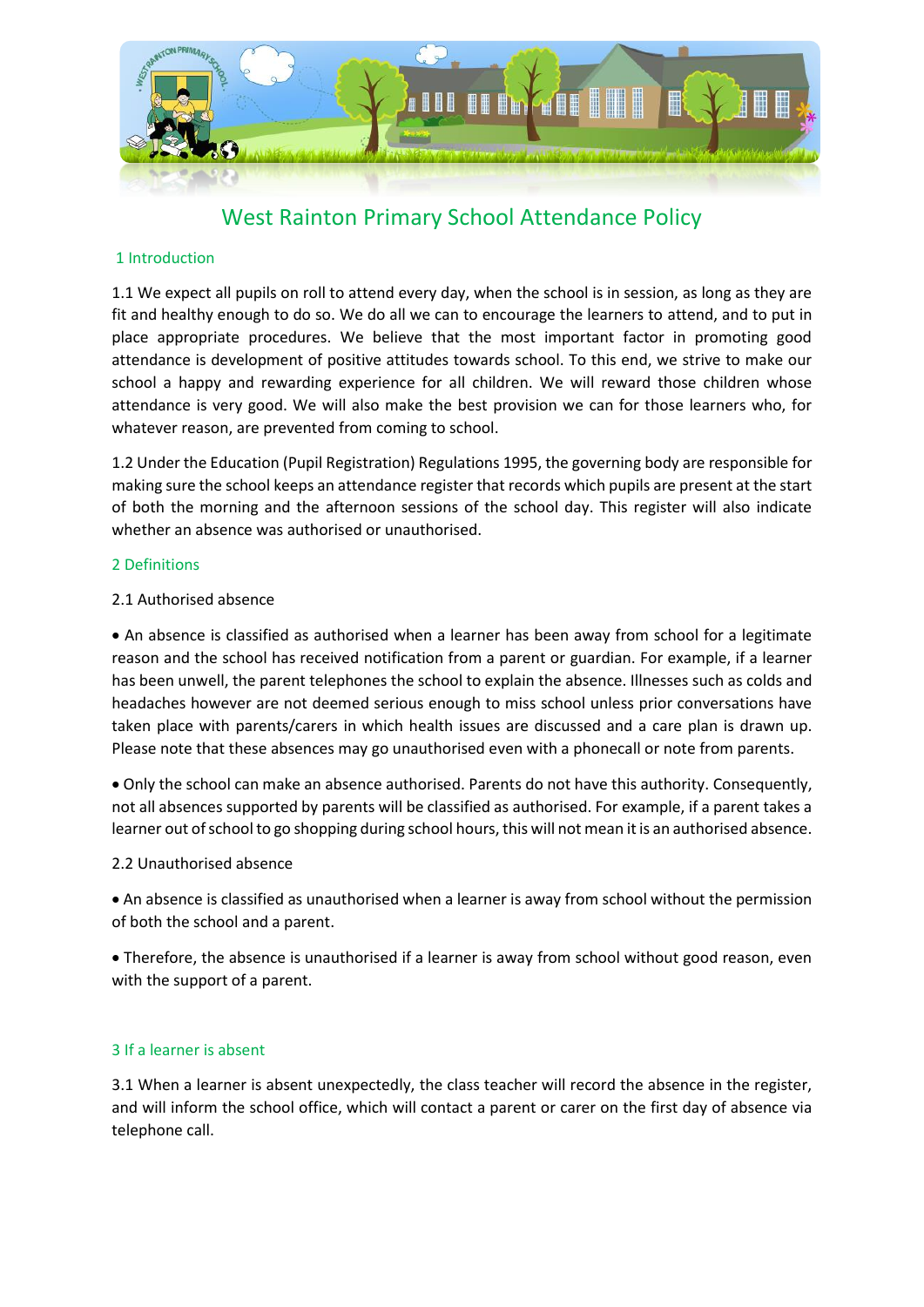3.2 When the learner returns to school, a note should be brought, or a verbal conversation had with a parent or carer to explain the absence.

3.3 A note may be sent to the school prior to the day of absence, e.g. if a learner has a medical appointment. However, no routine (non-urgent medical appointments should be scheduled during the school day.

3.4 If there is any doubt about the whereabouts of a learner, the class teacher should take immediate action by notifying the school office. The school will then be in contact straight away with the parent or guardian, in order to check on the safety of the learner.

## 4 Requests for leave of absence

4.1 We believe that pupils need to be in school for all sessions, so that they can make the most progress possible. We adhere to the Durham County Policy on term-time absence and therefore inform parents/carers that this leave can only be granted in exceptional circumstances.

4.2 We ask all parents/carers to familiarise themselves with Durham County Guidance on term time absence as this could result in fixed penalty fines of £60 per child, per parent, per absence. Pupils are not allowed any authorised absence during term time unless in exceptional circumstances.

## 5 Long-term absence

5.1 When a learner has an illness that means they will be away from school for over five days, the school will do all it can to send material home, so that they can keep up with their school work.

5.2 If the absence is likely to continue for an extended period, or be a repetitive absence, the school will contact the support services, so that arrangements can be made for the learner to be given some tuition outside school.

#### 6 Repeated unauthorised absences

6.1 The school will contact the parent or carer of any learner who has an unauthorised absence. If a learner has a repeated number of unauthorised absences, the parents or carers will be asked to visit the school and discuss the problem. If the situation does not improve, the school will then contact the Attendance Improvement Team (AIT), one of Durham County's support services, who will visit the home and seek to ensure that the parents or carers understand the seriousness of the situation.

6.2 The governors, supported by the Local Authority, reserve the right to consider taking legal action against any parents or carers who repeatedly fail to accept their responsibility for sending their children to school on a regular basis.

#### 7 Rewards for good attendance

7.1 Each week in Celebration Assembly the class with the best attendance will be announced and presented with the Attendance trophy.